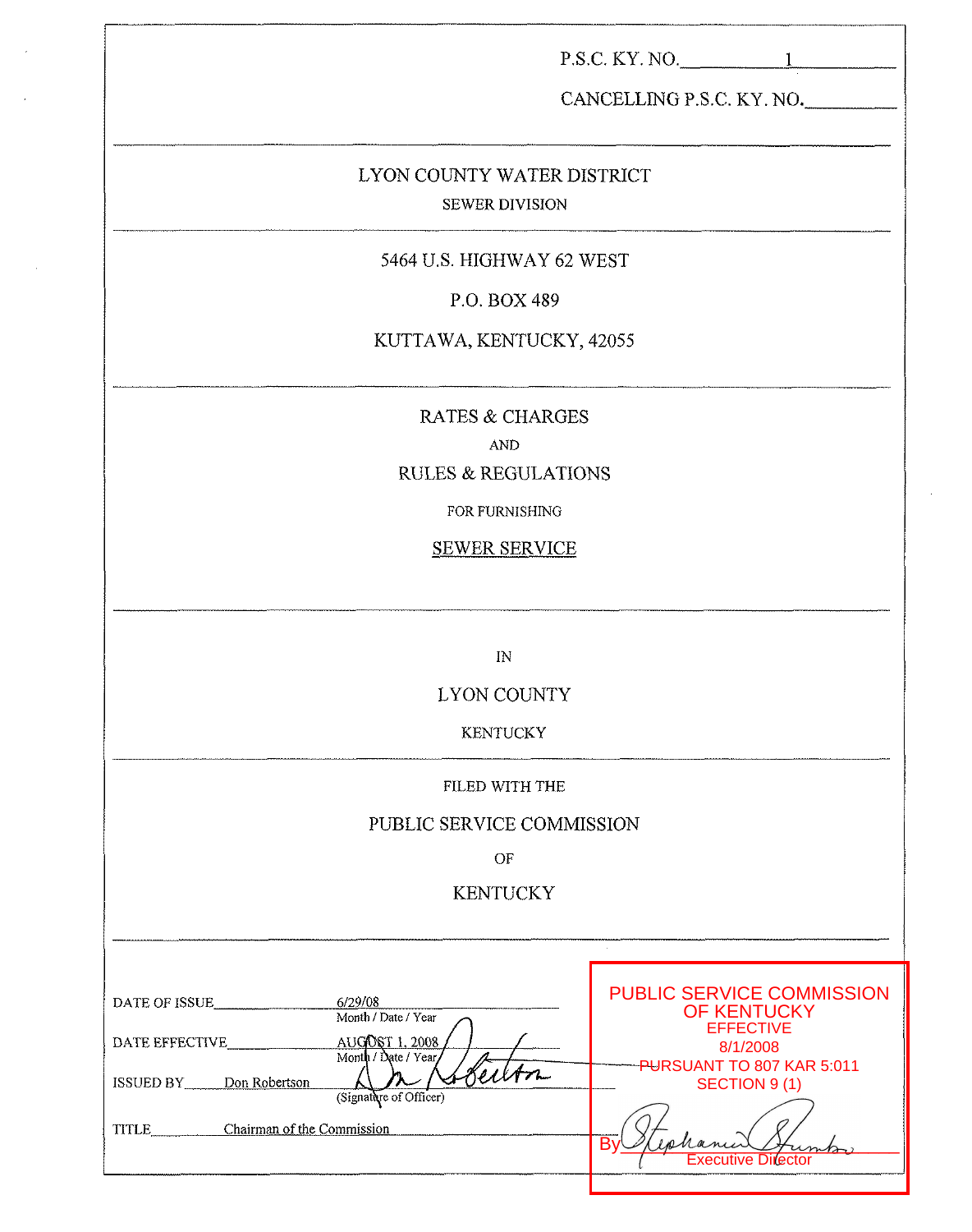| FOR                       | Lyon County, Kentucky<br>Community, Town or City |
|---------------------------|--------------------------------------------------|
| P.S.C. KY. NO.            |                                                  |
| Original                  | SHEET NO. 1                                      |
| CANCELLING P.S.C. KY. NO. |                                                  |
| SHEET NO.                 |                                                  |
|                           |                                                  |

# Lyon Countv Water District -- Sewer Division (Name of Utility)

# **CONTENTS**

## I. RATES AND CHARGES

- A. Monthly Rates
- B. Deposits
- C. Special Non-recurring Charges

### 11. RULES AND REGULATlONS

- A. Billing and Collection
- **B.** Deposits
- C. Special Non-recurring Charges
	- 1. Late Payment Penalty
	- *2.* Returned Check Charge
- D. Banned Substances
- E. Sewer Lines
- F. Sewer Failure
- G. Protection by Consumer
- H. Notice of Trouble
- I. Discontinuance of Service by the Utility
- J. Customers Request for Termination of Service

| 6/29/08<br>DATE OF ISSUE<br>Month / Date / Year                                       | <b>PUBLIC SERVICE COMMISSION</b>                   |
|---------------------------------------------------------------------------------------|----------------------------------------------------|
| DATE EFFECTIVE<br>AUGUST 1, 2008<br>Month / Date / Year                               | <b>OF KENTUCKY</b><br><b>EFFECTIVE</b><br>8/1/2008 |
| <b>ISSUED BY</b><br>(Signature of Officer)                                            | PURSUANT TO 807 KAR 5:011<br>SECTION 9 (1)         |
| Chairman of the Commission<br>TITLE                                                   |                                                    |
| BY AUTHORITY OF ORDER OF THE PUBLIC SERVICE COMMISSION<br><b>DATED</b><br>IN CASE NO. | <b>Executive</b>                                   |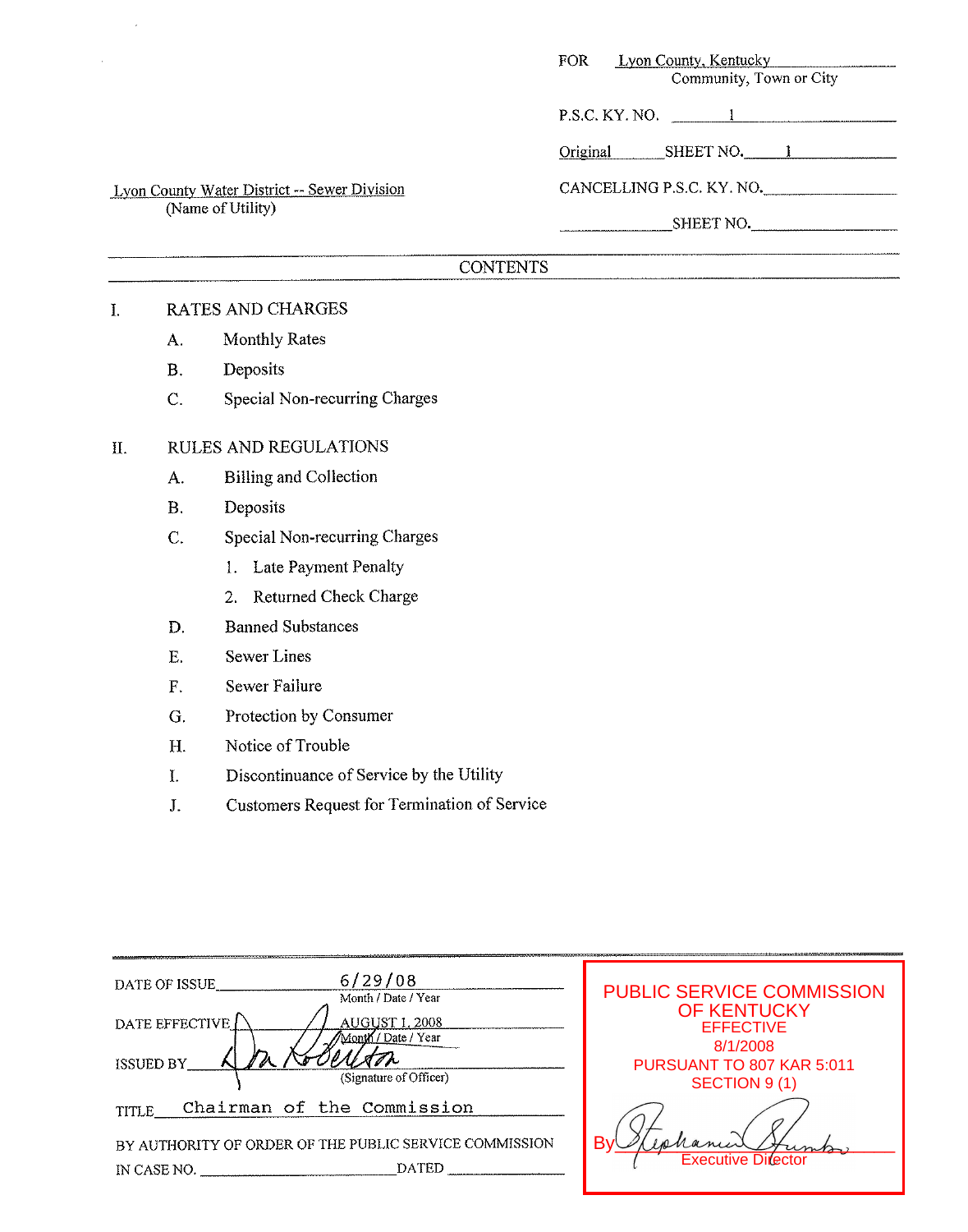|    |                                                                         | FOR Lyon County, Kentucky                             |
|----|-------------------------------------------------------------------------|-------------------------------------------------------|
|    |                                                                         | Community, Town or City                               |
|    |                                                                         | $P.S.C.KY.NO.$ 1                                      |
|    |                                                                         | <sup>1st</sup> Revised<br>SHEET NO.<br>2 <sup>1</sup> |
|    | <b>Lyon County Water District - Sewer Division</b><br>(Name of Utility) | CANCELLING P.S.C. KY, NO. 1                           |
|    |                                                                         | <b>Original</b><br>SHEET NO.<br>$2^{\circ}$           |
|    | <b>RATES &amp; CHARGES</b>                                              |                                                       |
| A. | <b>MONTHLY RATES</b>                                                    |                                                       |
|    | First 2,000 Gallons                                                     | \$15.00 Minimum Bill                                  |
|    | Over 2,000 Gallons                                                      | 5.30 Per 1,000 Gallons                                |
|    |                                                                         |                                                       |
| Β. | <b>DEPOSITS</b>                                                         |                                                       |
|    | <b>All Customers</b>                                                    | <b>NONE</b>                                           |
|    |                                                                         |                                                       |
| C. | <b>SPECIAL NON-RECURRING CHARGES</b>                                    |                                                       |
|    | <b>Late Payment Penalty</b>                                             | $A-1$                                                 |
|    | <b>Returned Check Charge</b>                                            | $A-1$                                                 |
|    | Tap-on Fee                                                              | \$550.00                                              |
|    |                                                                         |                                                       |
|    |                                                                         |                                                       |

A-1: These will be the same as the Lyon County Water District.

.<br>Caasta muusikiin min laavata valtaami

| <b>DATE OF ISSUE</b>                                                  | Month / Date / Year                      |                                                                           |
|-----------------------------------------------------------------------|------------------------------------------|---------------------------------------------------------------------------|
| <b>DATE EFFECTIVE</b><br><b>ISSUED BY</b>                             | November 15, 2010<br>Month / Date / Year | <b>KENTUCKY</b><br><b>PUBLIC SERVICE COMMISSION</b>                       |
| <b>TITLE</b>                                                          | (Signature of Officer)                   | <b>JEFF R. DEROUEN</b><br><b>EXECUTIVE DIRECTOR</b>                       |
| BY AUTHORITY OF ORDER OF THE PUBLIC SERVICE COMMISSION<br>IN CASE NO. | <b>DATED</b>                             | <b>TARIFF BRANCH</b>                                                      |
|                                                                       |                                          | <b>EFFECTIVE</b><br>11/15/2010<br>PURSUANT TO 807 KAR 5:011 SECTION 9 (1) |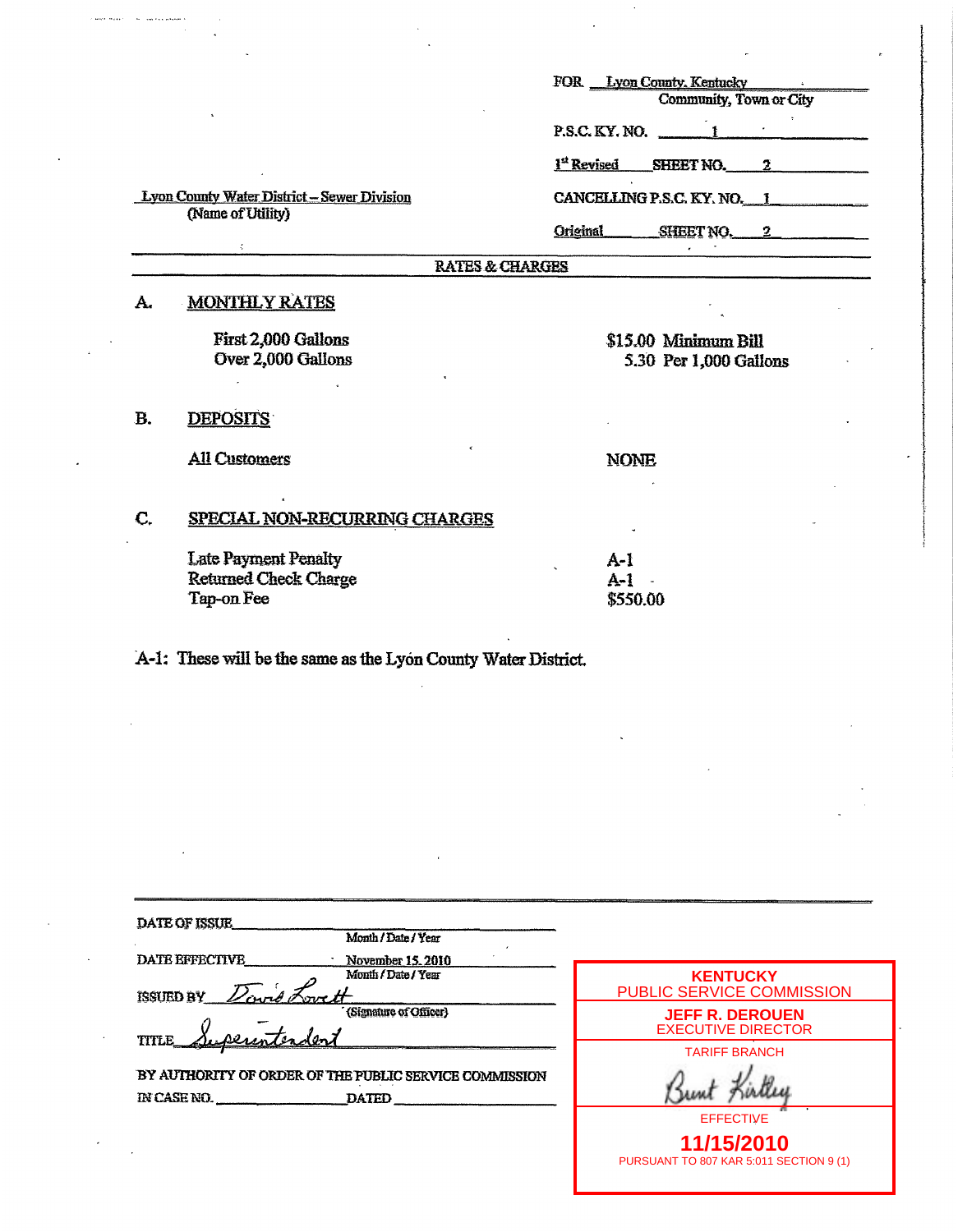|                                             | Lyon County, Kentucky<br><b>FOR</b><br>Community, Town or City |
|---------------------------------------------|----------------------------------------------------------------|
|                                             | P.S.C. KY. NO.                                                 |
|                                             | Original<br>SHEET NO.                                          |
| Lyon County Water District - Sewer Division | CANCELLING P.S.C. KY. NO.                                      |
| (Name of Utility)                           | SHEET NO.                                                      |
|                                             |                                                                |

The following Rules and Regulations govern sewer service by Lyon County Water District - Sewer Division, and are in addition to, and superceded by, the Rules and Regulations established by the Public Service Commission.

### A. BILLING AND COLLECTION

Meters shall be read monthly around the middle of each calendar month and shall be completed as soon thereafter as possible. Bills will be due and payable no later than the  $10<sup>th</sup>$  day of the following month.

In the event weather or other conditions prevent the reading of meters in a particular month, bills may be estimated for that month and any necessary adjustments made on the next monthly billing. Any bill that is estimated will be clearly marked showing that it has been estimated.

B. DEPOSITS

NIA.

#### C. NON-PAYMENT

The Utility will disconnect water service for non-payment of sewer service. Any and all applicable disconnect/reconnect charges required by the Water District must be paid before service can be restored..

| 6/29/08<br>DATE OF ISSUE<br>Month / Date / Year                                       | <b>PUBLIC SERVICE COMMISSION</b>                       |
|---------------------------------------------------------------------------------------|--------------------------------------------------------|
| <u> VUGUST 1, 2008 </u><br>DATE EFFECTIVE<br>Month / Date / Year                      | <b>OF KENTUCKY</b><br><b>EFFECTIVE</b>                 |
| <b>ISSUED BY</b><br>(Signature of Officer)                                            | 8/1/2008<br>PURSUANT TO 807 KAR 5:011<br>SECTION 9 (1) |
| Chairman of the Commission<br><b>TITLE</b>                                            |                                                        |
| BY AUTHORITY OF ORDER OF THE PUBLIC SERVICE COMMISSION<br><b>DATED</b><br>IN CASE NO. | hanner<br>R۱<br><b>Executive Director</b>              |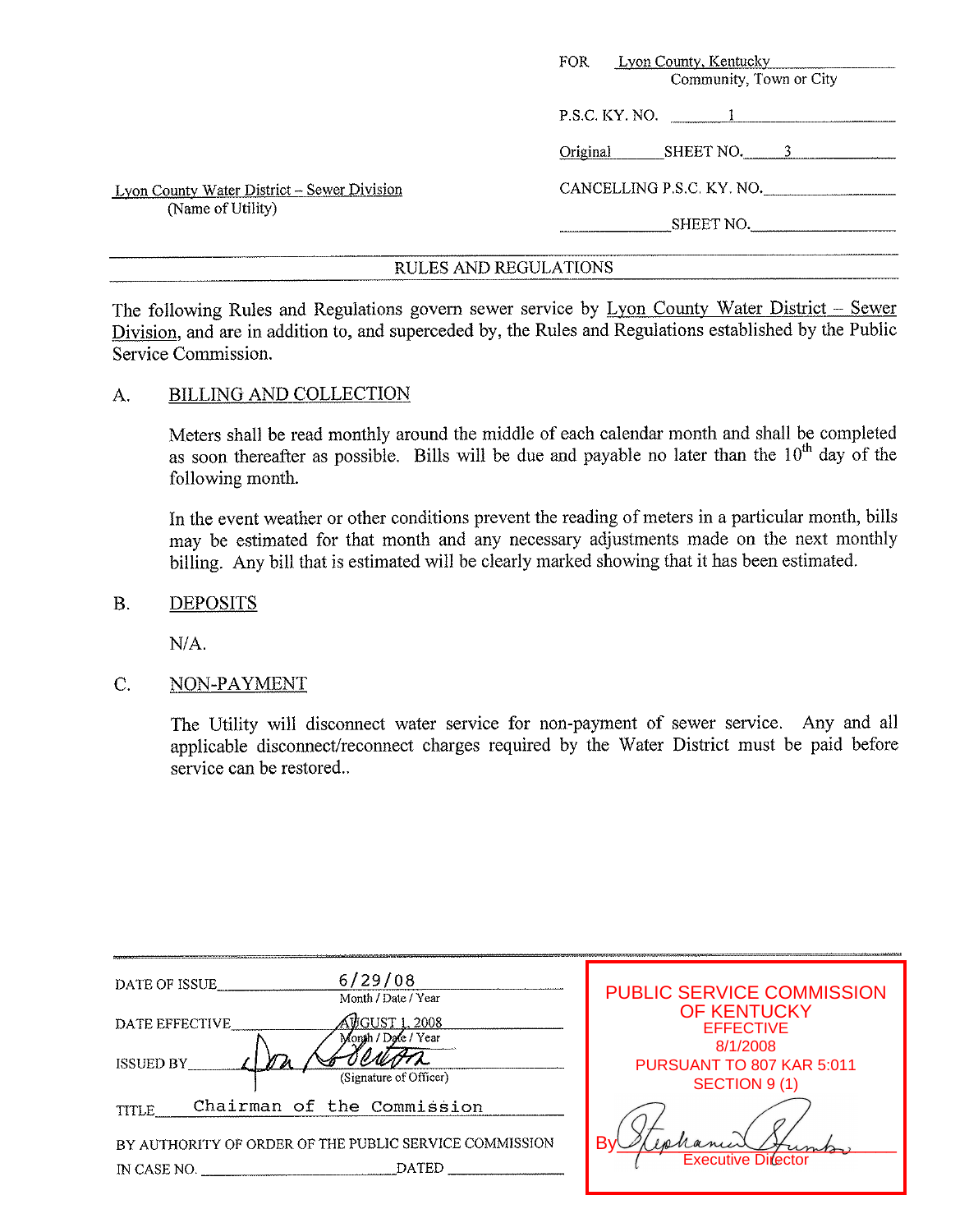|                                                                         | FOR .<br>Lyon County, Kentucky<br>Community, Town or City |
|-------------------------------------------------------------------------|-----------------------------------------------------------|
|                                                                         | $P.S.C.$ KY, NO. $1$                                      |
|                                                                         | Original<br>SHEET NO. 3                                   |
| <b>Lyon County Water District – Sewer Division</b><br>(Name of Utility) | CANCELLING P.S.C. KY. NO.                                 |
|                                                                         | SHEET NO.                                                 |
|                                                                         |                                                           |

#### D. SPECIAL NON-RECURRING CHARGES

#### 1. Late Payment Penalty

A late payment penalty will be assessed on any account not paid by the due date. The penalty will be assessed only once on any unpaid balance.

#### 2. Returned Check Charge

A returned check charge will be assessed when a customer's check is returned, either due to insufficient funds, or other reason due to customer fault.

#### E. BANNED SUBSTANCES

No substances shall be placed into the sanitary sewer system which will create a combustible, gaseous, explosive or inflammable condition nor shall any substances or objects be placed or discharged into the system which will not dissolve and which will thus cause an obstruction and clogging within the system. No petroleum products shall be placed or discharged into the system. No storm water or surface water drain shall be connected with the sanitary sewer system nor shall any storm or surface water be otherwise introduced into the system.

| <b>PUBLIC SERVICE COMMISSION</b><br>Month / Date / Year                                                                 |  |
|-------------------------------------------------------------------------------------------------------------------------|--|
| <b>OF KENTUCKY</b><br><b>AUGUST 1, 2008</b><br>DATE EFFECTIVE<br><b>EFFECTIVE</b><br>Tate / Year<br>8/1/2008            |  |
| <b>ISSUED BY</b><br>PURSUANT TO 807 KAR 5:011<br>(Signature of Officer)<br>SECTION 9 (1)                                |  |
| Chairman of the Commission<br><b>TITLE</b>                                                                              |  |
| B<br>BY AUTHORITY OF ORDER OF THE PUBLIC SERVICE COMMISSION<br><b>Executive Director</b><br><b>DATED</b><br>IN CASE NO. |  |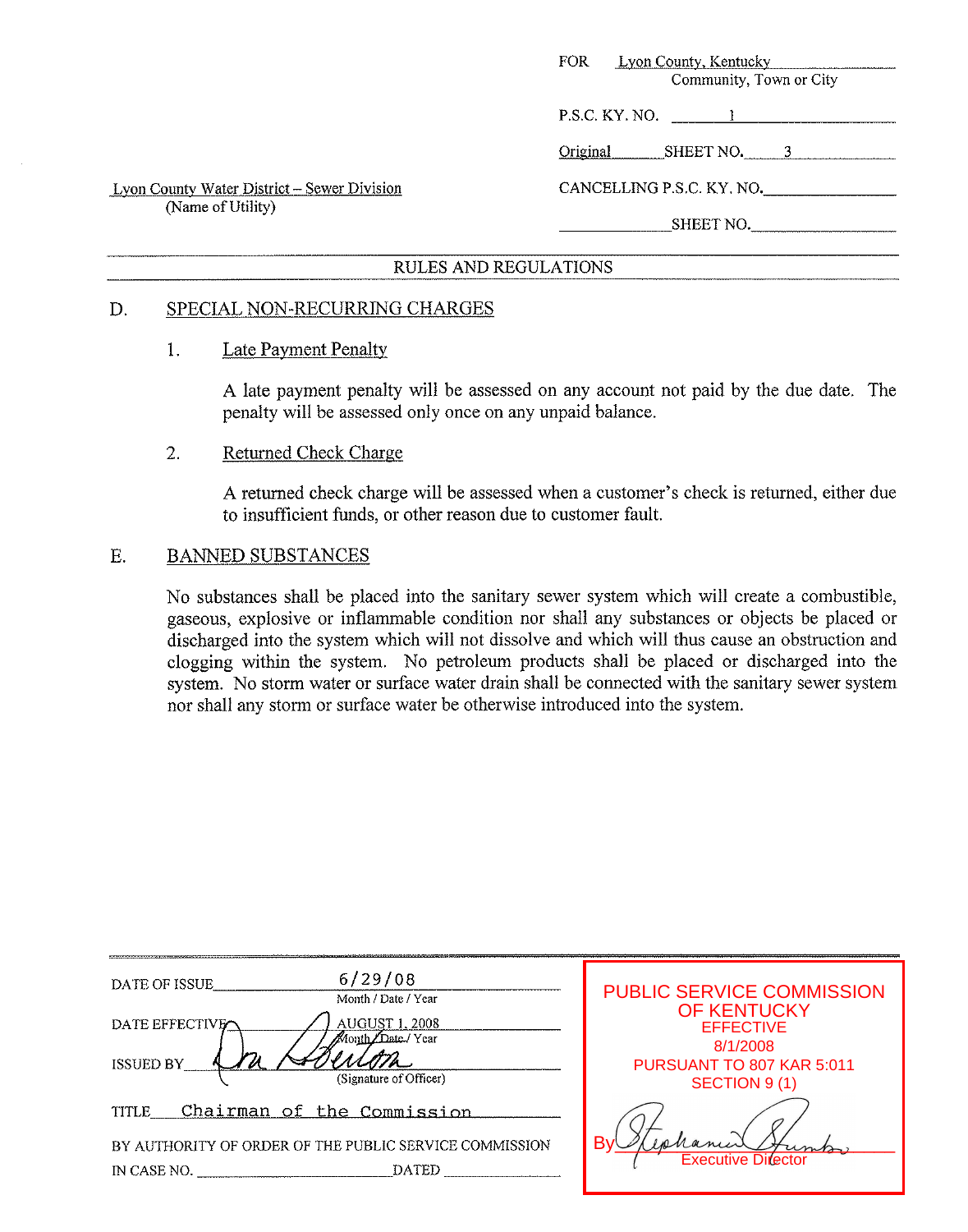|                                                                  | <b>Lyon County, Kentucky</b><br><b>FOR</b><br>Community, Town or City |
|------------------------------------------------------------------|-----------------------------------------------------------------------|
|                                                                  | P.S.C. KY. NO. 1                                                      |
|                                                                  | Original<br>SHEET NO.<br>4                                            |
| Lyon County Water District – Sewer Division<br>(Name of Utility) | CANCELLING P.S.C. KY. NO.                                             |
|                                                                  | SHEET NO.                                                             |

#### F. SEWER LINES

A sewer service pipe shall not be laid in the same trench with a water pipe.

If a governmental agency requires an inspection of the customer's plumbing, the Utility shall not connect the customer's service pipe until it has received notice from the inspection agency certifying that the customer's plumbing is satisfactory. When necessary to move or relocate facilities, the cost will be paid by the party or parties requesting such relocation.

Any customers ultimately connected under this arrangement shall be charged according to the utility's current approved rates filed with the Public Service Commission.

For purposes of this provision the term "prospective customer" shall mean any person, firm or corporation which expresses an intent to become an ultimate user or customer of the utility at the time of the contribution in aid of construction is charged. **A** subdivider, developer or contractor is not considered a "prospective customer" for purposes of this section.

#### G. SEWER FAILURE

The utility is responsible for the maintenance of that portion of the service line installed by the Utility and the customer is responsible for the maintenance of that portion installed by the customer.

#### H. PROTECTION BY CONSUMER

The Consumer shall protect the equipment of the Utility on his premises and shall not interfere with the Utility's property or permit interference except by duly authorized representatives of the Utility.

| 6/29/08<br>DATE OF ISSUE<br>Month / Date / Year        | <b>PUBLIC SERVICE COMMISSION</b>          |
|--------------------------------------------------------|-------------------------------------------|
| JGUST 1. 2008<br>DATE EFFECTIVE<br>Monthy Date / Near  | <b>OF KENTUCKY</b><br><b>EFFECTIVE</b>    |
| <b>ISSUED BY</b><br>(Signature of Officer)             | 8/1/2008<br>PURSUANT TO 807 KAR 5:011     |
| Chairman of the Commission<br><b>TITLE</b>             | SECTION 9(1)                              |
| BY AUTHORITY OF ORDER OF THE PUBLIC SERVICE COMMISSION | R١<br>enance<br><b>Executive Director</b> |
| <b>DATED</b><br>IN CASE NO.                            |                                           |